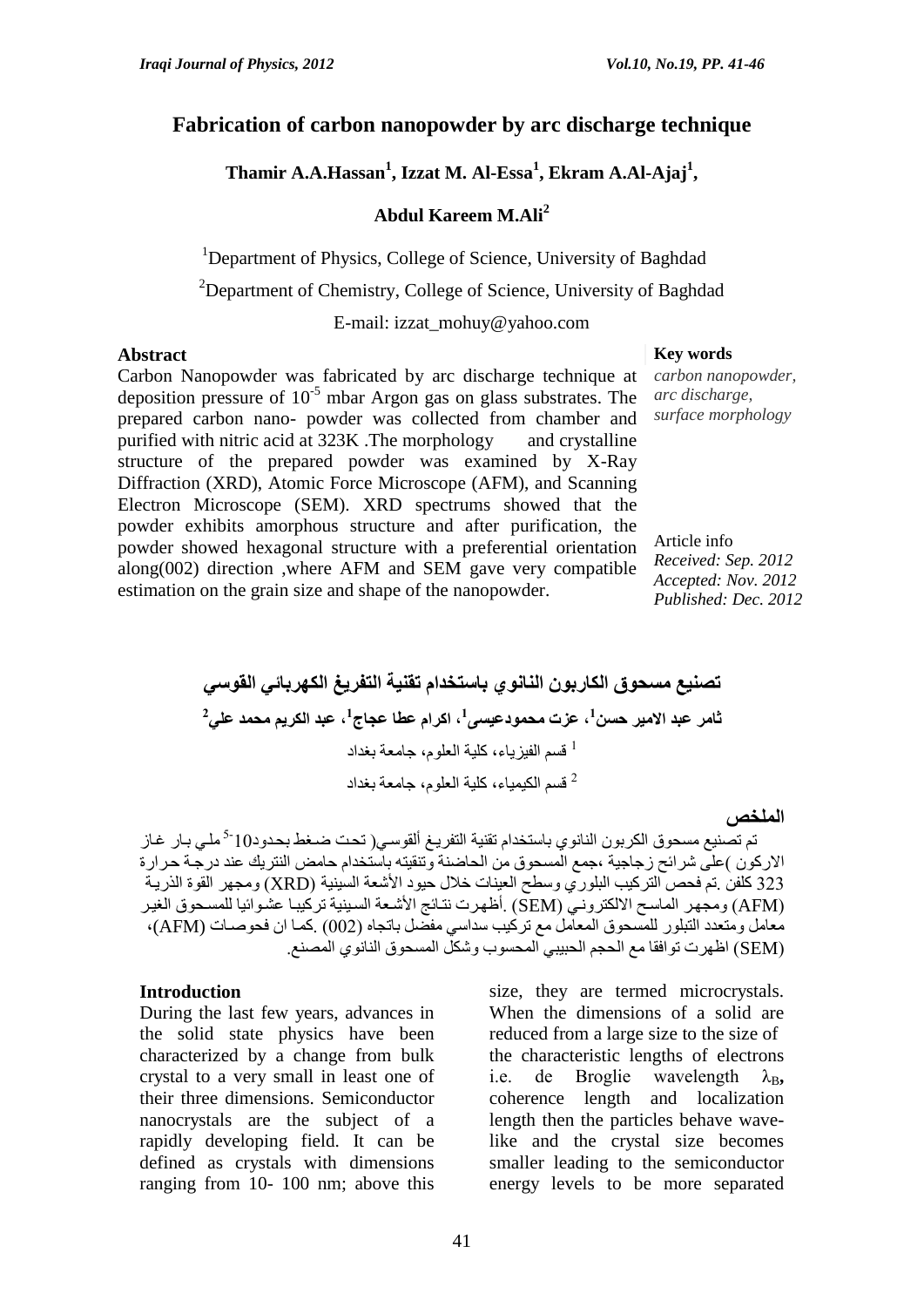from each other and the effective band gap to increase, therefore new physical properties due to quantum effect is observed, such as: quantum conductance oscillations, quantum Hall effects, resonant tunneling single electron transport, etc. These properties are necessary to built nanostructure semiconductor heterojunction, superlattice, etc. [1]. The low dimensions materials are classified according to the number of dimensions in nanometer size into three types[2] Quantum wells, Quantum wires, Quantum dots.

The synthesis of nanoparticles of different materials and the study of their properties and possible applications are at present among the most active research areas. Nanostructured films are expected to offer efficient and flexible tools for applications in different fields such as catalysis, information storage, nonlinear optics, optical and chemical sensors and many others. The functional properties of the Nanostructured films are largely determined by composition, size, morphology and surface properties of the nanoparticles forming the film. Nanoparticles can have very different properties with respect to the relative bulk material due to quantum confinement effects [3].

Three main techniques to prepare carbon nanotubes CNTs are as follows: (i) arc-discharge technique; (ii) laser ablation technique; (iii) chemical vapor  $deposition (CVD)$  technique [4]. Nanotubes were observed in 1991 in the carbon soot of graphite [electrodes](http://en.wikipedia.org/wiki/Electrode) during an arc discharge, by using a current of 100 [Amps,](http://en.wikipedia.org/wiki/Ampere) that was intended to produce fullerene[s\[5\].](http://en.wikipedia.org/wiki/Carbon_nanotube#cite_note-61) The carbon arcdischarge method is the first technique that was used to grow CNTs; However the first [macroscopic](http://en.wikipedia.org/wiki/Macroscopic) production of CNTs was made in 1992 by two

researchers at [NEC'](http://en.wikipedia.org/wiki/NEC)[s\[6\].](http://en.wikipedia.org/wiki/Carbon_nanotube#cite_note-62) During this process, the carbon contained in the negative electrode sublimates because of the high-discharge temperatures, because nanotube was initially discovered using this technique; it has been the most widely-used method of Nanotube synthesis.

The yield for this method is up to 30% by weight and it produces both singleand multi-walled Nanotube with lengths of up to 50 micrometers with few structural defect[s\[7\].](http://en.wikipedia.org/wiki/Carbon_nanotube#cite_note-nanotubes_for_electronics-30) The process is carried out in a vacuum chamber with two carbon electrodes as carbon source. Inert gas (typically helium) is supplied to increase the speed of carbon deposition. When high dc voltage is applied between the carbon anode and cathode, plasma of the inert gas is generated to evaporate the carbon atoms .The ejected carbon atoms are then deposited on the negative electrode to form CNTs. Both SWNTs and MWNTs can be grown by this method, while the growth of SWNTs requires catalysts. It is the principal method to produce highquality CNTs with nearly perfect structures. In the laser ablation technique, a carbon target is ablated by intense laser pulses in a furnace in the presence of an inert gas and a catalyst. CNTs are formed and collected on a cold substrate. Both the arc-discharge and laser-ablation methods require high growth temperature, which is about 3000–4000°Cfor the evaporation of carbon atoms from solid carbon source. The laser ablation method yields around 70% and produces primarily single-walled carbon Nanotube with a controllable diameter determined by the reaction [temperature.](http://en.wikipedia.org/wiki/Temperature) However, it is more expensive than either arc discharge or chemical vapor depositio[n\[1\].](http://en.wikipedia.org/wiki/Carbon_nanotube#cite_note-nanotubes_for_electronics-30)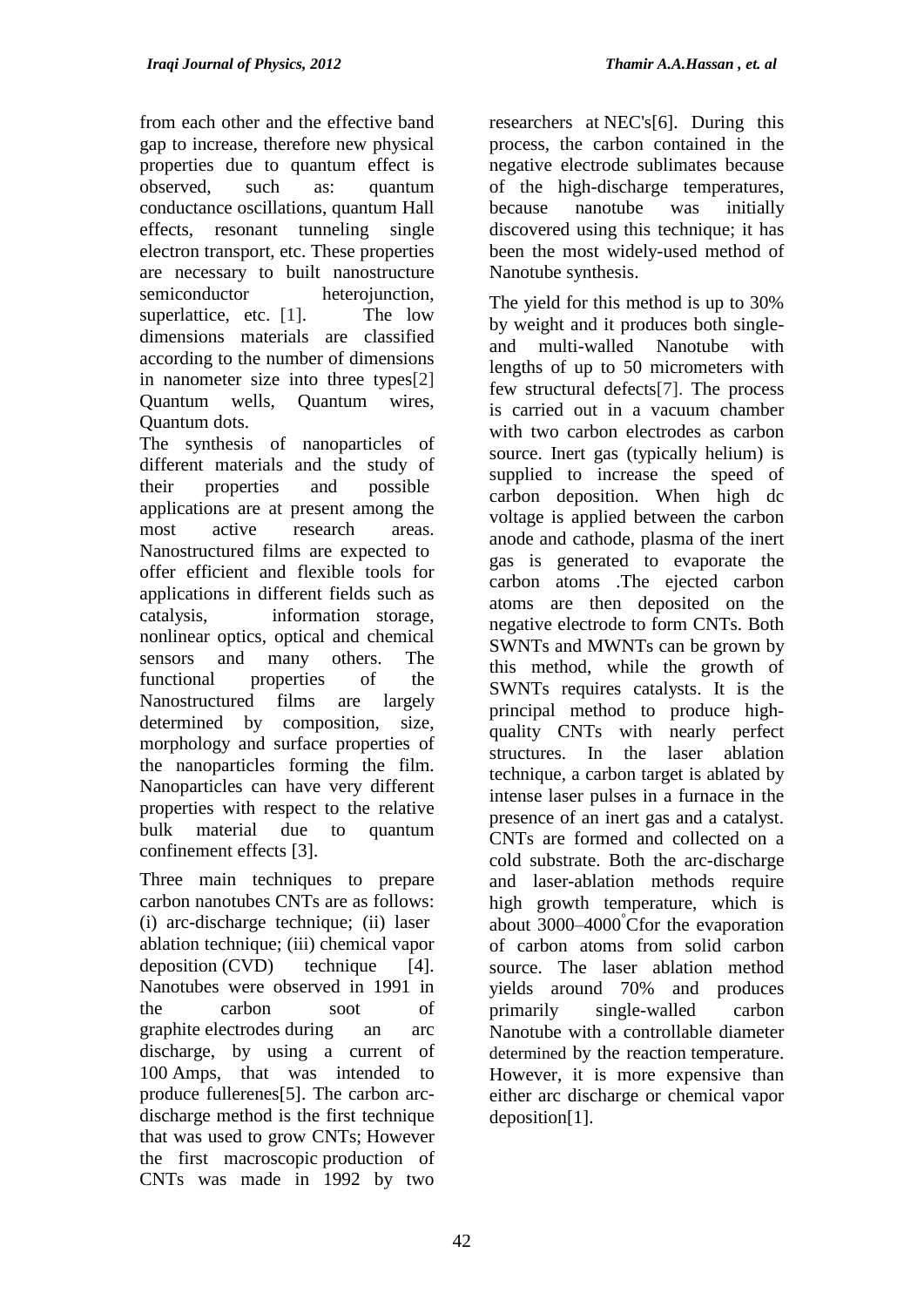# **Experimental part 1. Evaporation system**

The evaporation system is consisted of two graphite rods (American Elements C-GR-04-R purity of 99. 99%) of different diameters 3mm and 7mm used as an anode and cathode electrodes, respectively. The design and shape of the rods are illustrated in Fig.1. These two electrodes were installed in the center of the vacuum chamber of coated unit type Edward 306A, end to end separated by approximately 1mm and all other arrangements necessary for evaporation process such as the evaporation source, substrate holder and radiation heater are fixed inside the chamber. As for evaporation deposited films of carbon nanopowder, the substrate consists of glass slide which are putted at a normal distance (h) equal to 5 cm to the graphite rods.



*Fig.1: Shapes of graphite electrodes*

## **2. Synthesis of carbon nanopowder**

Arc discharge evaporation method in a high vacuum and low pressure was used to evaporate graphite. This method is a direct deposition technique in which the material is deposited by vaporization after plasma is produced. After the arc was carried out, much soot was deposited on the chamber wall .The soot was collected from the chamber wall and taken out to the purification treatment.

# **3. Purification of carbon anopowder**

When the powder was collected from the chamber, it contained amorphous carbon and this is purified by the flowing:

Firstly the soot was placed in a beaker containing of 5ml conc.  $HNO<sub>3</sub>$ and 10ml distilled water stirred in at 323 K for 90 minutes. The sample was washed with distilled water, dried and dispersed in ethanol under sonication and filtered using filter paper. To insulate the amorphous carbon from carbon Nanopowder, the samples were collected on the filter paper. The powder examined by Scanning Probe Microscope System (AA3000 SPM) and Scan Electron Microscope (SEM)Hitachi FE-SEM model S-4160 in University of Tehran - College of Engineering (Electricity engineering and Computer Dept).

# **Results and discussion**

This method must be carried out with care and precision as flow: When the system is pumped down to a vacuum of  $2X10^{-6}$  mbar, then it is broken out by entering the Ar gas to the chamber using the valve control, the passage of direct current creates a high temperature discharge between the two graphite electrodes because in DC arc discharge technique the cathode was used always larger than anode in the diameter about 3mm and 7mm as an anode and cathode electrodes, respectively. DC current of approximately 50 A with voltage of 25V was applied between two electrodes. The current density of cathode was significantly smaller than that of the anode; hence there was a notable temperature gradient between the anode and the cathode. This temperature gradient to the heat of the graphite rod and the plasma was produced; result in the evaporation of the one of graphite electrodes (anode)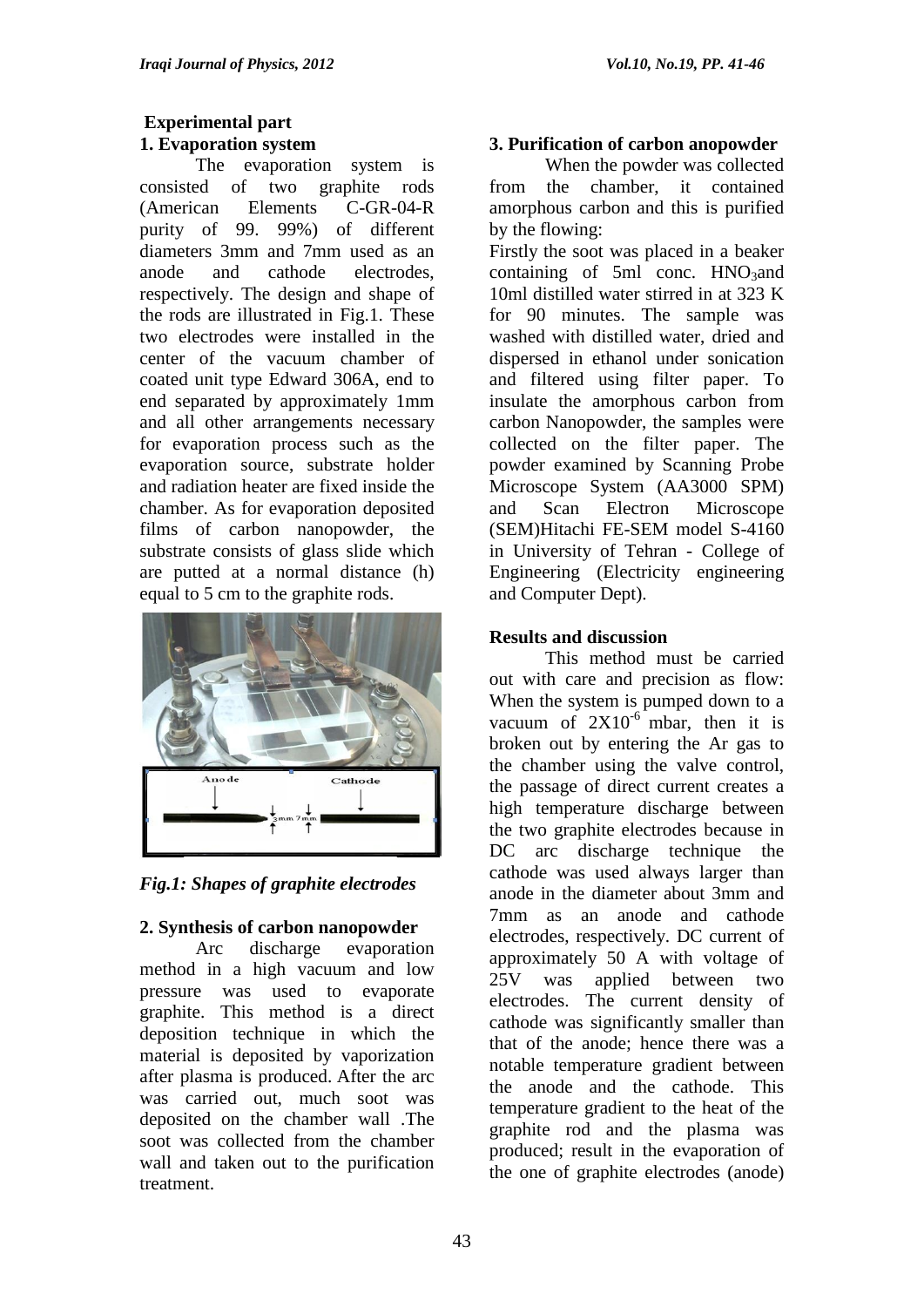to form rod shape on the cathode and chamber wall. After the arc was carried out, carbon anions arrived at the cathode, there were deposited and formed several forms of carbon which include Nanotube, then the current supply was switched off and the samples were left in the high vacuum for one day, then the air was admitted to the chamber, and the films were taken out from coating unit and kept in the desiccators until the measurements were made. The carbon nanopowder characterized by x-ray diffraction (XRD), Atomic Force Microscopy (AFM), and Scan Electron Microscopy (SEM).

## **3.1 X-Ray Diffraction**

The structure of carbon nanopowder at disposition pressure  $(10^{-5}$  mbar argon gas) under vacuum by arc discharge technique has been examined by x-ray diffraction measurements at low angle of diffraction. X-ray system Shimadzu XRD 7000 (Voltage 4kV 30mA) maxima Ni filter scan speed 10 deg/min resolution with capper  $K_{\alpha}$ radiation of wavelength  $\lambda = 1.54$  Å was used for measurements, the scanning angle (2 $\theta$ ) varied in the range (10-90)<sup>o</sup> with speed 2cm/min. Fig.2 showes xray diffraction of CNpowder as received from chamber and that purified by acid-treated prepared at pressure  $(10^{-5}$  mbar Argon gas) the figure reveal find highly oriented along the c-axis giving a peaks at  $2\theta$ =  $26.58^{\circ}$  and  $54.69^{\circ}$  which belongs to (002) and (004) respectively for purification CNpowder by acid treated which agreement with reference to JCPDS No.56-159[8].

The peak at  $2\theta = 26.58^{\circ}$  which was strong and sharp, was corresponding to (002) reflections of CN powder.





*Fig.2: X-Ray Diffraction of CNpowder for as fabricated and purified by acidtreated prepared at pressure (10-5 mbar Argon gas).*

The interplanar spacing was calculated to be  $d_{(002)} = 3.351$  Å the other beak which was corresponding to (004) at  $2\theta$  = 54.692<sup>0</sup>. The interplanar spacing was calculated to be  $d_{(004)=}1.677$  Å. The average grain size of the nanoparticles of CN powder purified by  $HNO<sub>3</sub>$  treated was estimated by using the standard Scherer formula[9], Table1 indicated for the grain size estimation

 *Table1: The value of (2θ) of the strong two peaks and grain size of purified CNpowder calculated by Scherer formula*

| Peak<br>No. | $2\theta$ | <b>FWHM</b><br>$(\text{deg})$ | hkl |       | $d_{hkl}(\AA)$ G.S (nm) |
|-------------|-----------|-------------------------------|-----|-------|-------------------------|
|             | 26.580    | 0.538                         | 002 | 3.351 | 14                      |
| 2           | 54.692    | 0.197                         | 004 | 1.677 | 43                      |

## **2. Morphological characteristic of CNpowder**

Atomic Force Microscope (AFM) & Scanning Electron microscope (SEM) were examined the powder fabricated of two types of powder.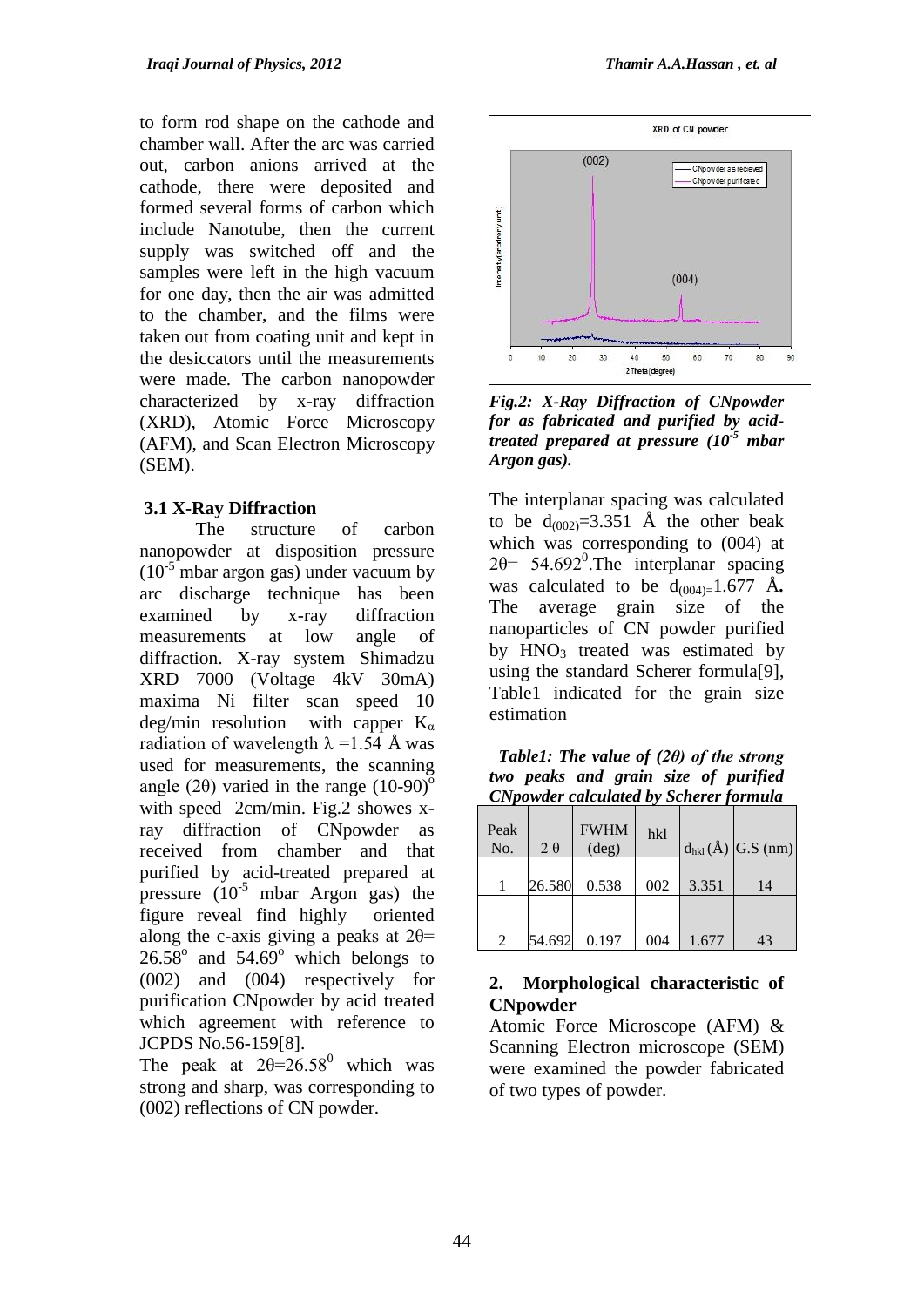### **A. CNpowder as received from chamber**

AFM images of CNpowder as received from chamber was shown in Fig.3. The Granularity normal distribution of the particles collected as a result of the preparation of CNpowder, where the size of the grain rate ranged up to 60nm.



*Fig. 3: (AFM)images of the untreated powder CNpowder(a)Two dimension and (b)Three dimension*

SEM images of untreated CNpowder were shown in Fig.4. The diameters were measured to be about 60 nm and the side walls were non uniform reflected because more amorphous carbon in the structure.

**B. Purified CNpowder by nitric acid**

In order to dissolve the amorphous carbon, we purified CNpowder treated by nitric acid. Fig.5 shows (AFM) images of the treated powder (a) two imension and (b) three dimensions.

The Granularity normal distribution of the particles collected as a result of the preparation and purified of CNpowder, where the size of the grain rate ranged up to 50nm. SEM images Fig.6 shows morphological of purified CNpowder treated by nitric acid magnified 60000 times and shown the grain size about 50 nm.



*Fig.4: SEM images of untreated CNpowder magnified 60000 times showed the grain size*



*Fig.5: (AFM) images of the purified CNpowder(a)Two dimension and (b)Three dimension*